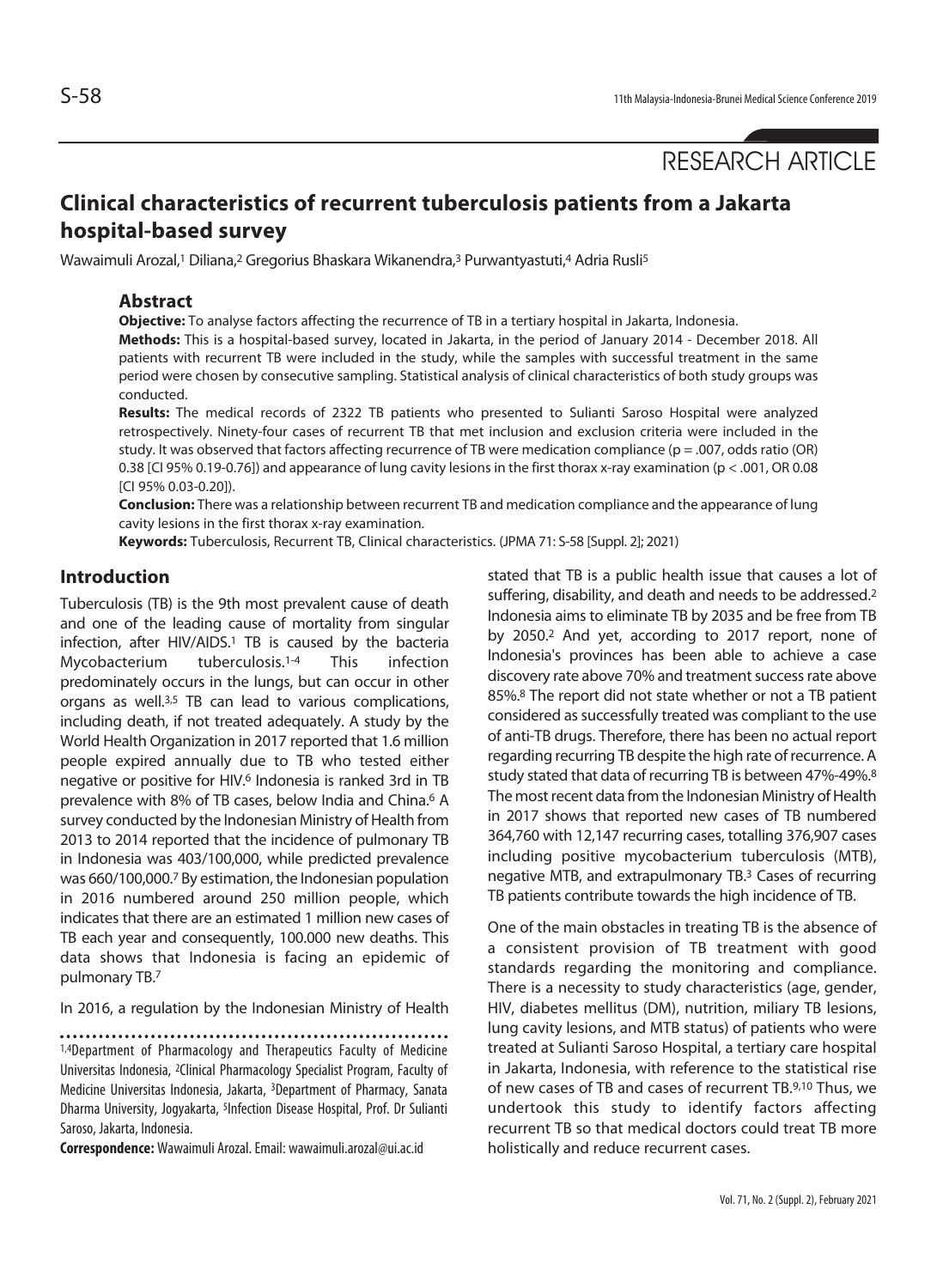11th Malaysia-Indonesia-Brunei Medical Science Conference 2019  $\mathsf{S}\text{-}59$ 

### **Methods**

This was a hospital-based survey analysing patient characteristics of recurring TB cases at Sulianti Saroso Hospital. Secondary data from medical records of patients with non-recurring TB who visited the hospital between 1st of January 2014 to 31st December 2018 were also analyzed. We collected medical records of the patients based on inclusion and exclusion criteria as follows:

**Inclusion Criteria:** a. Adults (age  $\geq$  18 years) inpatient and outpatient with recurring TB, confirmed by a positive specimen culture or strong clinical evidence, which was treated with anti-TB medication and the patient had been declared free of TB or completed an anti-TB regiment at least 6 months prior to recurrence.

b. Adult (age > 18 years) inpatient and outpatient with non-recurring TB, confirmed by a positive sputum acidfast bacilli stain or strong clinical evidence, which was treated with anti-TB medication and the patient had been declared free of TB or completed an anti-TB regiment at least 6 months earlier.

**Table-1:** Relationship of Tuberculosis (TB) patient characteristic and risk of recurrent TB.

**Exclusion Criteria:** were, incomplete medical records, severe comorbidity, such as sepsis or cancer and transfer of patient.

The target population of this study was adult patients with non-recurring TB and recurring TB. TB was confirmed with positive sputum acid-fast bacilli stain or strong clinical evidence.

Samples were then divided into 2 non-paired groups: a recurring TB group and a non-recurring TB group.

The sample size was calculated, using the formula for analytic categorical study, with the minimal number of samples needed for each group being 50.

All patients' data were protected for confidentiality. This study was reviewed and approved by the Sulianti Saroso Hospital Health Research Ethics Committee (No 65/XXXVIII.X/XI/2018).

#### **Results**

There were 2322 sets of TB patient's data collected at Sulianti Saroso hospital between 1st of January 2014 and

| <b>Characteristics</b>                                   | <b>Recurring TB</b> | <b>Non-recurring TB</b> | P      | <b>Odds Ratio</b><br>(CI 95%) |
|----------------------------------------------------------|---------------------|-------------------------|--------|-------------------------------|
|                                                          | $(n=94)$            | $(n=94)$                |        |                               |
| <b>Treatment compliance</b>                              |                     |                         |        |                               |
| Non-compliant, n (%)                                     | 52 (55.3%)          | 28 (29.8%)              | < .001 | 2.918 (1.601-5.321)           |
| Compliant, n (%)                                         | 42 (44.7%)          | 66 (70.2%)              |        |                               |
| <b>Lung cavity lesion</b>                                |                     |                         |        |                               |
| Present, n (%)                                           | 86 (91.5%)          | 43 (45.7%)              | < .001 | 12.750 (5.558-29.251)         |
| Absent, n (%)                                            | $8(8.5\%)$          | 51 (54.3%)              |        |                               |
| Miliary lesion during first infection                    |                     |                         |        |                               |
| Present, n (%)                                           | $3(3.2\%)$          | 0                       | 0.246  | 2.033 (1.756-2.354)           |
| Absent, $n$ $(\%)$                                       | 91 (96.8%)          | 94 (100%)               |        |                               |
| <b>HIV status</b>                                        |                     |                         |        |                               |
| Positive, n (%)                                          | $8(8.5\%)$          | $4(4.2\%)$              | 0,233  | 2.093 (0.608-7.204)           |
| Negative, n (%)                                          | 86 (91.5%)          | 90 (95.8%)              |        |                               |
| <b>Diabetes mellitus</b>                                 |                     |                         |        |                               |
| Present, n (%)                                           | 11 (11.7%)          | $7(7.4\%)$              | 0,321  | 1.647 (0.609-4.452)           |
| Absent, $n$ $(\%)$                                       | 83 (88.3%)          | 87 (92.8%)              |        |                               |
| <b>Used anti-TB regimen</b>                              |                     |                         |        |                               |
| Fitting, $n$ $(\%)$                                      | 93 (98.9%)          | 93 (98.9%)              | 1,000  | 1.000 (0.602-16.227)          |
| Non-fitting, n (%)                                       | $1(1.1\%)$          | $1(1.1\%)$              |        |                               |
| Sputum acid-fast bacilli stain status during first visit |                     |                         |        |                               |
| Positive, n (%)                                          | 87 (92.6%)          | 75 (79.8%)              | 0,011  | 3.149 (1.255-7.900)           |
| Negative, n (%)                                          | $7(7.4\%)$          | 19 (20.2%)              |        |                               |
| <b>Nutrition status</b>                                  |                     |                         |        |                               |
| Underweight, n (%)                                       | 36 (38.3%)          | 28 (29.8%)              | 0,218  | 1.463 (0.797-2.684)           |
| Normal, n (%)                                            | 58 (61.7%)          | 66 (70.2%)              |        |                               |
| <b>Treatment duration</b>                                |                     |                         |        |                               |
| 6 months                                                 | 73 (77.7%)          | 84 (89.4%)              | 0,031  | $0.414(0.183 - 0.936)$        |
| $> 6$ months                                             | 21 (22.3%)          | 10 (10.6%)              |        |                               |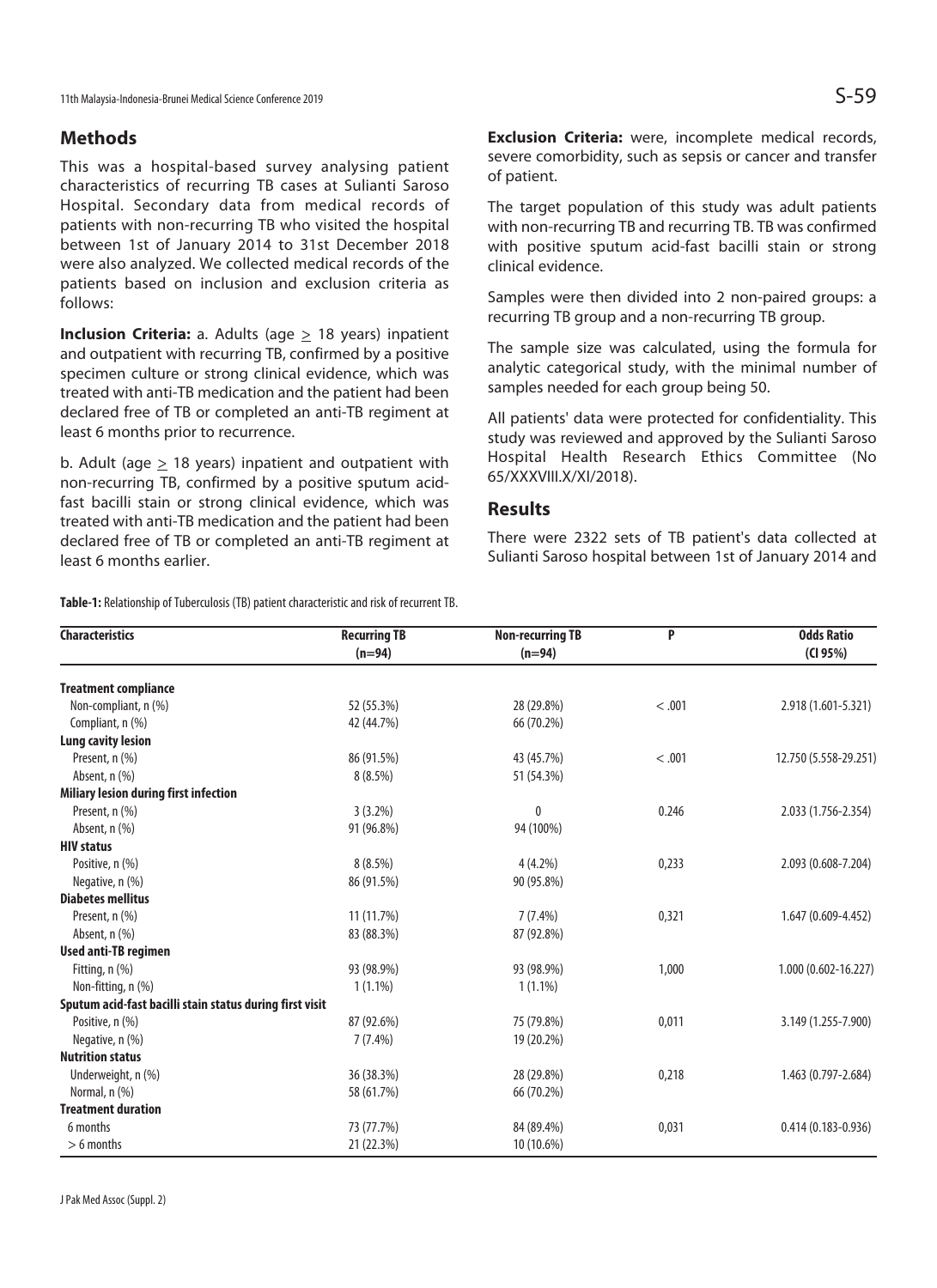**Table-2:** Multivariate Analysis of Risk Factors of Recurrent Tuberculosis in Sulianti Saroso Hospital, 2014-2018.

| <b>Variable</b>                 | B        | S.E. |       | <b>Odds Ratio</b> | CI 95%          |
|---------------------------------|----------|------|-------|-------------------|-----------------|
| Treatment compliance            | $-957$   | .352 | .007  | .384              | 0.192-0.766     |
| Lung cavity lesion at 1st visit | $-2.453$ | .435 | .000. | .086              | $0.037 - 0.202$ |
| <b>Treatment duration</b>       | 953      | .489 | 051   | 2.594             | 0.995-6.761     |

31st of December 2018. The collected samples were then consecutively placed into non-recurring TB and recurring TB groups, with each group containing 94 samples.

Univariate analysis was performed on clinical variables as treatment compliance, HIV status, lung cavity lesions and miliary lesions from each group and the result is shown in Table-1.

Bivariate analysis was conducted between 2 categorical variables using the Chi-square Test or Fischer Exact Test to determine the correlation between patient's clinical characteristics and recurring TB incidence. The Chi-square test was applied for treatment compliance, lung cavity lesions, Diabetes Mellitus, and nutrition status, while the Fisher Exact Test was used for the rest of the clinical characteristics, such as age, gender, HIV, miliary TB lesions, and sputum acid-fast bacilli stain status.

Treatment compliance, lung cavity lesions, sputum acidfast bacilli stain status on the first visit, and treatment duration showed a significant relationship to recurring TB incidence, while other variables failed to show a significant relationship.

Treatment compliance showed a significant relationship to the frequency of recurring TB with an odds ratio (OR) 2.918 (p < .001; CI 95% 1.601-5.321), showing that noncompliant patients had a 2.9 times higher risk of developing recurrent TB compared to compliant patients. Lung cavity lesions before treatment showed a significant relationship to recurring TB incidence with OR 12.75 ( $p <$ .001; CI 95% 5.558 29.251). This proved that patients with lung cavity lesions had a 12.75 times higher risk of developing recurring TB compared to patients without lung cavity lesions. Positive sputum acid-fast bacilli stain status on the first visit showed a significant relationship to recurring TB incidence with OR 3.149 ( $p = .011$ ; CI 95% 1.255-7.900).

Multivariate analysis was conducted using logistic regression (LR) to determine which factors have a significant relation to the increase of recurrent TB incidence at Sulianti Saroso Hospital. The factors analysed were: treatment compliance, lung cavity lesions, sputum acid-fast bacilli stain status on first visit, and treatment duration, and were chosen from factors that showed  $p <$ 0.2 in bivariate analysis. The result of the LR is shown in Table-2. Only treatment compliance and lung cavity lesions before treatment showed significant relation (p < .05) to the increased risk for recurring TB.

### **Discussion**

The result of the multivariate analysis revealed that only treatment compliance and lung cavity lesions had a significant relation ( $p < .05$ ) with the increased risk for recurring TB, while sputum acid-fast bacilli stain status on first visit failed to show a relation.

This result differs from a previous study conducted in Semarang in 2015, which found that patients' sputum acid-fast bacilli stain status during their first visit is one of the factors predicting TB recurrence.11 On the other hand, this result is similar to a study conducted in India in 2005, which found that positive sputum acid-fast bacilli stain status is not one of the factors predicting recurring TB.12

Of the 194 patients included in this study, 80 (40%) showed bad compliance with the TB treatment, as reflected by the failure to regularly collect medicines every month. Of these 80 patients, 52 were in the recurring TB group and 28 were in the non-recurring TB group. This finding highlights a dangerous situationfailure with treatment compliance is one of the major factors influencing the success of treatment.12 This infers that if a patient does not collect the medicine regularly, they most likely take the medicine irregularly. In this study, we were unable to deduce the reason behind the failure of compliance. It may be caused by the side effects of the drugs, the patient feeling better, or economic factors.

Lung cavity lesions shown on a patient's first chest X-ray proved to be the factor with the highest risk for recurring TB in this study, with 12.75 times higher risk compared to patients without lung cavity lesions. This data needs to be analysed carefully, considering that lung cavity lesions are a general clinical diagnosis for TB. The lung cavity mentioned in this study is an empty space formed in the lung parenchymal tissue due to damage of the lung tissue, most commonly in the alveolus. The cavity is a signature feature of post-primary TB, and is characterized by a circular hollow space with an irregular wall thickness which is radiolucent and without a lung pattern. No other study in Indonesia could be found relating lung cavity lesions with recurrent TB. Although, the cavities develop a smooth, thin wall thickness with successful treatment, further studies are needed to determine what is left in the cavity after complete TB treatment. This study showed that lung cavity